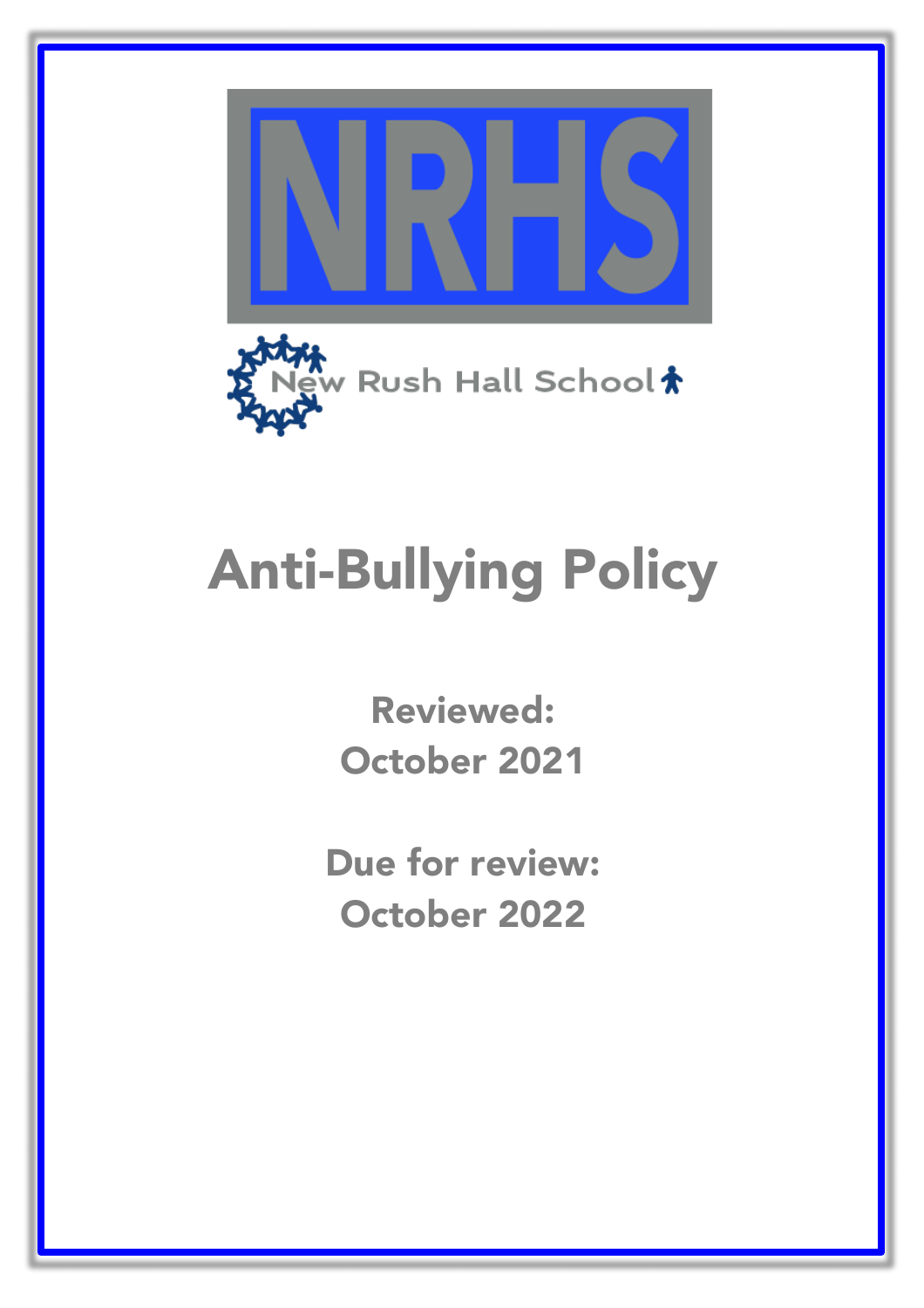### Statement of Intent

New Rush Hall School (NRHS) is committed to ensuring that all pupils are able to learn in a supportive, caring and safe environment without the fear of being bullied. Bullying is an anti-social behaviour and affects everyone. It is unacceptable and will not be tolerated at NRHS. If bullying does occur, all pupils should know who to tell and know that incidents will be dealt with promptly and effectively.

## What Is Bullying?

Bullying is deliberately hurtful behaviour repeated often over a period of time or on isolated occasions, where somebody deliberately intimidates or harasses another. Bullying can be:

| Emotional  | being unfriendly, excluding, tormenting (e.g., hiding books, threatening |
|------------|--------------------------------------------------------------------------|
|            | gestures, spreading rumours.)                                            |
| Physical   | pushing, kicking, hitting, punching or any use of violence               |
| Racist     | racial taunts, graffiti, gestures                                        |
| Sexual     | unwanted physical contact or sexually abusive comments                   |
| Homophobic | because of, or focusing on the issue of sexuality                        |
| Verbal     | name-calling, sarcasm, spreading rumours, teasing                        |
| Cyber      | All areas of Internet, such as email & Internet chat room misuse         |
|            | Mobile threats by text messaging & calls                                 |
|            | Misuse of associated technology, i.e., camera and video facilities       |

## Aims of the Policy:

- To assist in creating an ethos in which attending NRHS is a positive experience for all members of the school community.
- To make it clear that all forms of bullying are unacceptable.
- To enable everyone to feel safe while at school and encourage pupils to report incidences of bullying.
- To deal effectively with bullying.
- To support and protect targets of bullying and ensure they are listened to.
- To help and support bullies to change their attitudes as well as their behaviour and understand why it needs to change.
- To liaise with Parents/Carers and other appropriate members of the school community.
- To ensure all members of the school community feel responsible for combating bullying.

#### Signs and Symptoms:

A pupil may indicate by signs or behaviour that they are being bullied. Adults should be aware of these possible signs and they should investigate if a pupil:

- Is frightened of walking to or from school.
- Does not want to travel on the bus.
- Begs to be driven to school.
- Changes their usual routine.
- Is unwilling to go to school (school phobic).
- Begins to truant.
- Becomes withdrawn anxious, or lacking in confidence.
- Starts stammering.
- Has unexplained cuts or bruises.
- Feels ill a lot.
- Has possessions which are damaged or go missing.